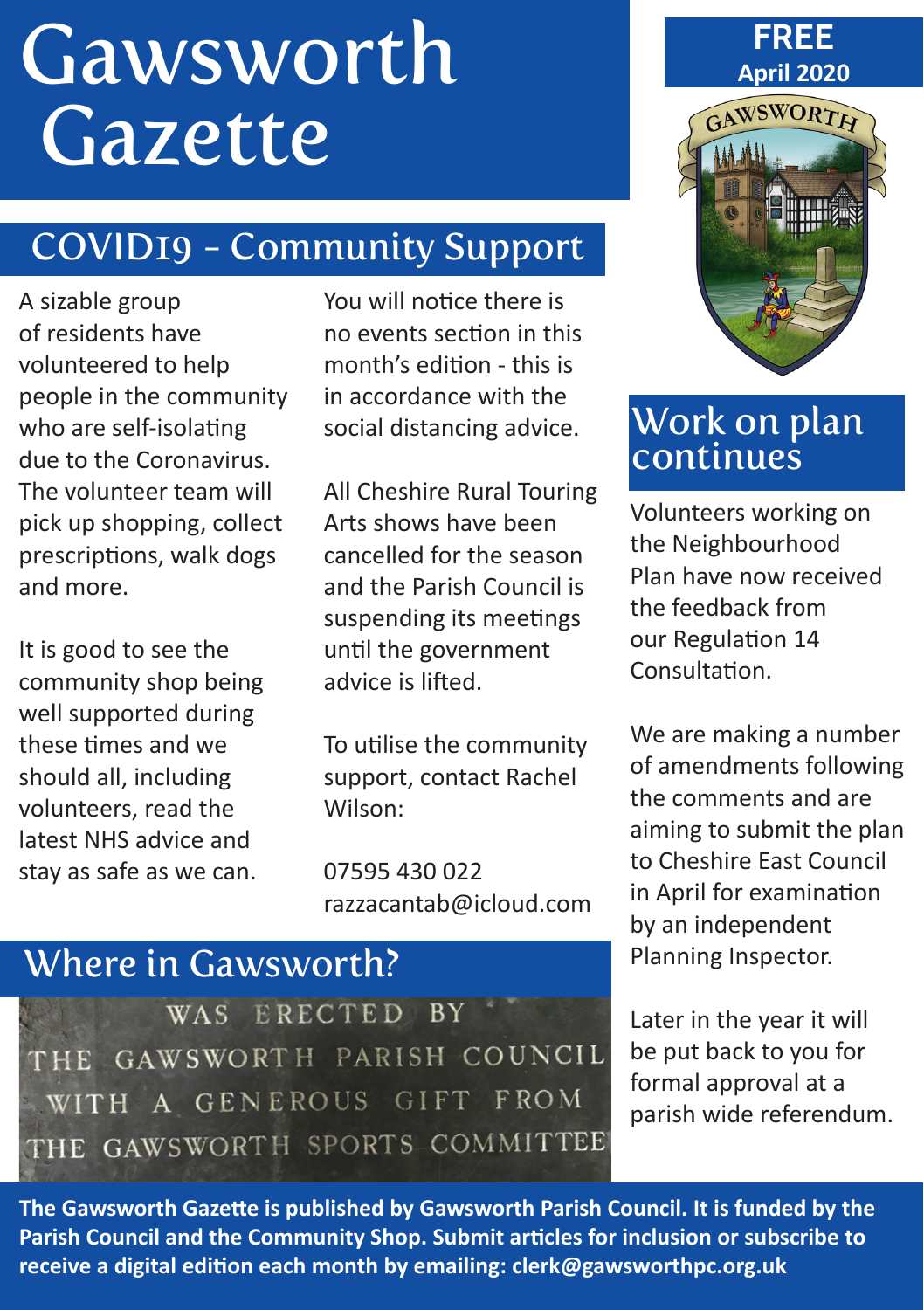# Community Shop News

We are delighted to introduce Janet Keates who has just joined our team as our Hub Manager. Janet has experience of running several hubs in Cheshire and is most approachable. She will initially be splitting her time between establishing connections with village organisations, helping to set up a support and delivery service for those having to isolate themselves and getting to know our customers by doing shifts in the shop.

When restrictions on social interaction are lifted Janet's focus will switch to arranging all sorts of interesting events and activities in our hub just as she has done for other community hubs.

As you'd expect the Coronavirus outbreak is having a major impact on our shop. Many of our volunteers are over 70 or have had to isolate themselves for medical reasons or because they have had close contact with infected individuals. We are determined to continue opening the shop and hub every day throughout this crisis, however maintaining normal opening hours with a severely reduced team is just not sustainable over an extended period.

For this reason we have reduced the number of shifts from three to two on weekdays and to one at weekends. We will continue to open at 8:00 am every day so you can collect your papers, but will be closing at 10:30 am at weekends, and after lunch (1:30 pm) on weekdays. This will allow you time to buy lunch or groceries for yourself or friends who have had to isolate themselves. The Hub will be open for the same hours as the shop.

We do ask that if you are at all unwell that you don't visit the shop but arrange for someone else

to shop for you. If you visit the shop and shortly afterward succumb to the virus you MUST let us know as we will have to close the shop and hub to undertake a comprehensive deep clean to protect other customers and ourselves from infection.

We are experiencing a substantial increase in trade, which is good news as it shows how valuable an asset we have in order to serve the community in these trying times. We do two warehouse runs every week so if we do run out, it shouldn't be long before we're restocked unless the warehouses are also out of stock. We also have more frequent or daily deliveries from several local suppliers for bread, pies, milk, and meat and who are very happy to accept larger orders to meet demand.

The more you use the shop and the hub the more worthwhile it is putting in the effort to run them!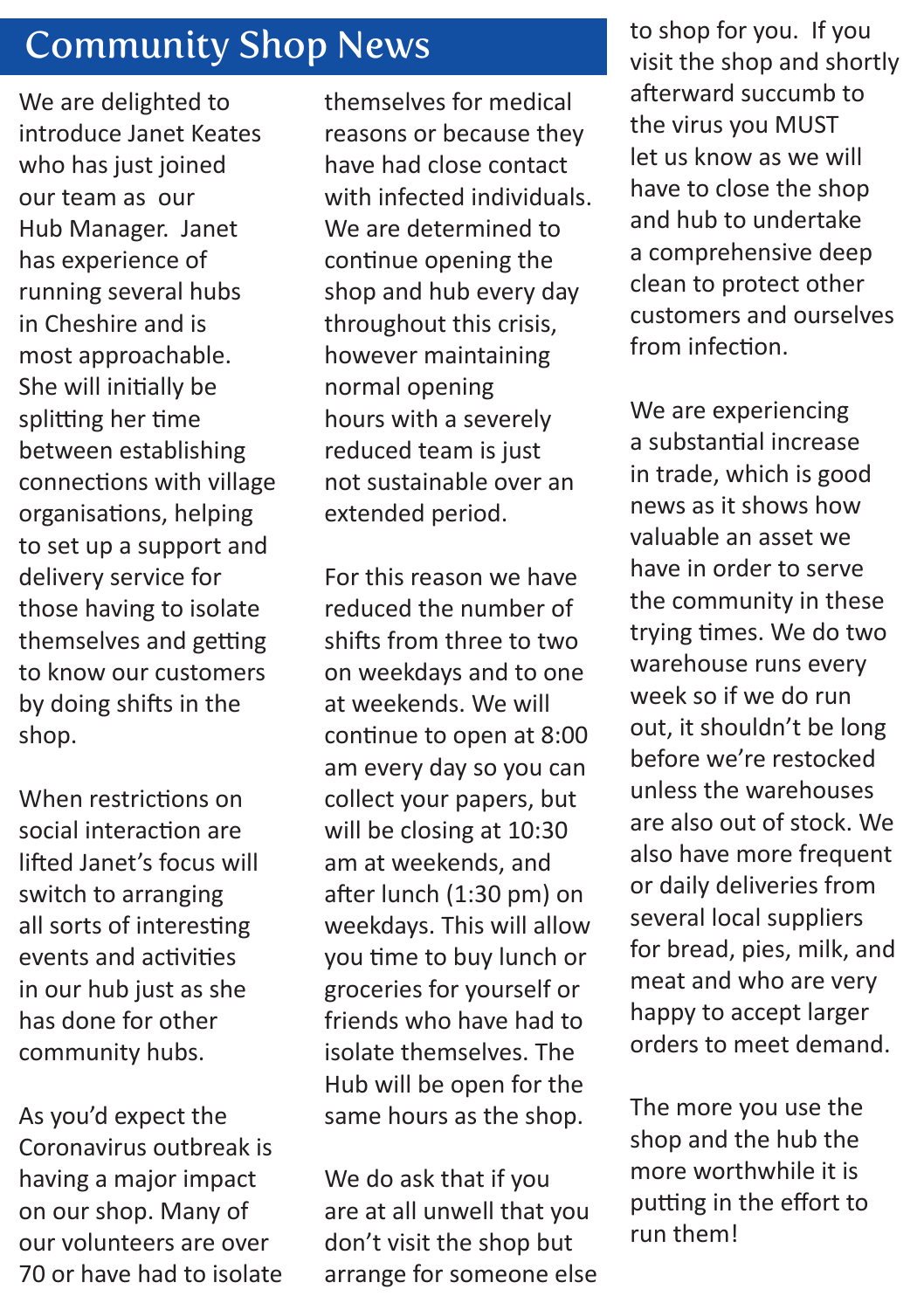# Police Advice on Dogs

Cheshire Police have issued a message to dog owners after two dogs killed and worried sheep in North Rode. It seems in all cases owners say 'My dog has never done anything like this before'. Worrying livestock could end with the dog being shot.

You can walk a dog along footpaths but it must be under control when out and about. This means you shouldn't be throwing a ball off across the field.

Ensure your dogs are secure and on a lead

when around livestock

Keep your dog close so that you can clean up after it. Please don't leave poo bags around the countryside.

Keep to the footpaths. There is no 'right to roam' land in Gawsworth. Wandering across fields is trespassing.

The police say they are working with the NFU to ensure the strongest penalties for those that don't take their responsibilities seriously.

#### Where in Gawsworth?

It's the bus shelter on the A 536 near the Dark Lane crossroads. Approaching its 60th birthday and looking in need of some attention.

Don't forget there are now 2 buses an hour to Macclesfield and Congleton during much of the day.

#### Parish Council Meetings

In line with government advice, the Parish Council will not be holding meetings until social distancing restrictions are lifted.

The Parish Council will still be working for you, and you can raise any issues requiring attention by contacting the Clerk.

## Overgrown **Hedges**

There are some hedges around the Parish that have spread onto pavements and are already causing problems for wheelchair users and anyone pushing children around.

Please make

arrangements to have spreading hedges cut right back before the spring growth and before the birds start nesting.

# A536 Funding

Cheshire East Council has banked the £2.3m from the government to improve safety on the A536 and have chosen a contractor. We hope to see the plans soon.

# **Chronicling** the Gazette

Two stories from our last edition featured in the Congleton Chronicle. The A536 safety works promised for the end of this year and our park plan both featured.